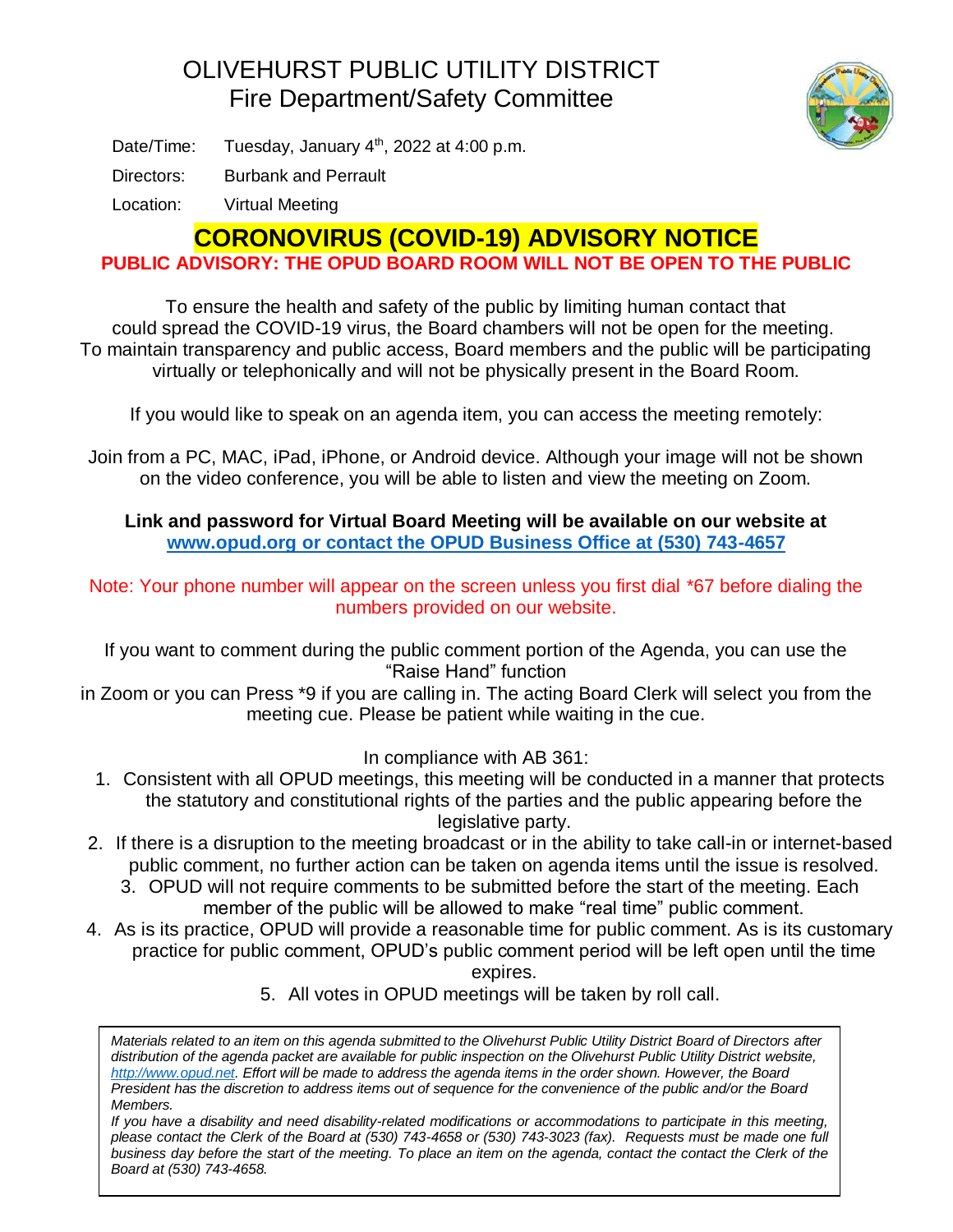The following items are scheduled for discussion:

1) Discuss Weed Abatement Direct Assessment.

Nothing to report.

- a) Forwarded item(s): None
	- i) Staff Direction: Remove from agenda until further notice.
	- ii) Staff Report Requested: None
- 2) Report on Operations and Staffing
	- a) [Staff report](https://www.opud.org/files/1c8afc2f8/FD_Item_2a-Fire_Dept_Report-January_2022.pdf) Chief York provided report.
		- i) Staffing No items were reported.
		- ii) Materials No items were reported.
	- b) Fire EMS Image Task Force Positive Public Perception. (Strategic Plan 2013-2018, 3.4)

Chief York stated that the Fire Department participated in the Olivehurst and Marysville Christmas Parades.

- c) Budgetary items
	- i) [Monthly Review of Revenue and Expenditures –](https://www.opud.org/files/89218600e/All_Agendas-Revenue_and_Expenditures_FY_2021-22.pdf) Fire Department (page 11-12) (Strategic Plan 2013- [2018, 5.1\).](https://www.opud.org/files/89218600e/All_Agendas-Revenue_and_Expenditures_FY_2021-22.pdf)
	- ii) [Monthly Review of Revenue and Expenditures –](https://www.opud.org/files/89218600e/All_Agendas-Revenue_and_Expenditures_FY_2021-22.pdf) Administration (page 3) (Strategic Plan 2013-2018, [5.1\).](https://www.opud.org/files/89218600e/All_Agendas-Revenue_and_Expenditures_FY_2021-22.pdf)
		- (1) Forwarded item(s): Review of Revenue and Expenditures
			- (a) Staff Direction: None
			- (b) Staff Report Requested: None
			- (c) Documents: None
- 3) Discuss Hard Rock MOU Proposal for Fire and EMS services.

John Tillotson, General Manager, stated OPUD legal counsel made minor changes to the agreement and it has been forwarded to the Tribe for review and signature.

- a) Forwarded item(s): None
	- i) Staff Direction: None
	- ii) Staff Report Requested: None
- 4) [Discuss Updated Mutual Aid Agreement with Beale Fire Department.](https://www.opud.org/files/5f4c6dead/FD_Item_4-Updated_Mutual_Aid_Agreement_Beale_Fire_Dept.pdf)

Chief York stated that the agreement OPUD Fire Department has with Beale Fire Department is long standing. The update to the agreement is adding a mandated clause regarding the foam that is used to put out fires and the potential for it to cause cancer.

- a) Forwarded item(s): Bring to Board for update.
	- i) Staff Direction: None
	- ii) Staff Report Requested:
- 5) [Business Office Status Report](https://www.opud.org/files/a64e7a8bb/FD_Item_5-Business_Office_Status_Report_December_2021.pdf) Finance Manager gave report.

Cindy Van Meter, Office Manager, stated that the Governor extended the water shutoff moratorium on October 6, 2021, however information regarding this was not disseminated to the public or public organizations by State Officials or the Governor's office. The extension was through December 31, 2021.

6) [General Manager Report](https://www.opud.org/files/4466bb7cc/All_Agendas-GM_Committee_Report_December_2021.pdf) – General Manager gave report.